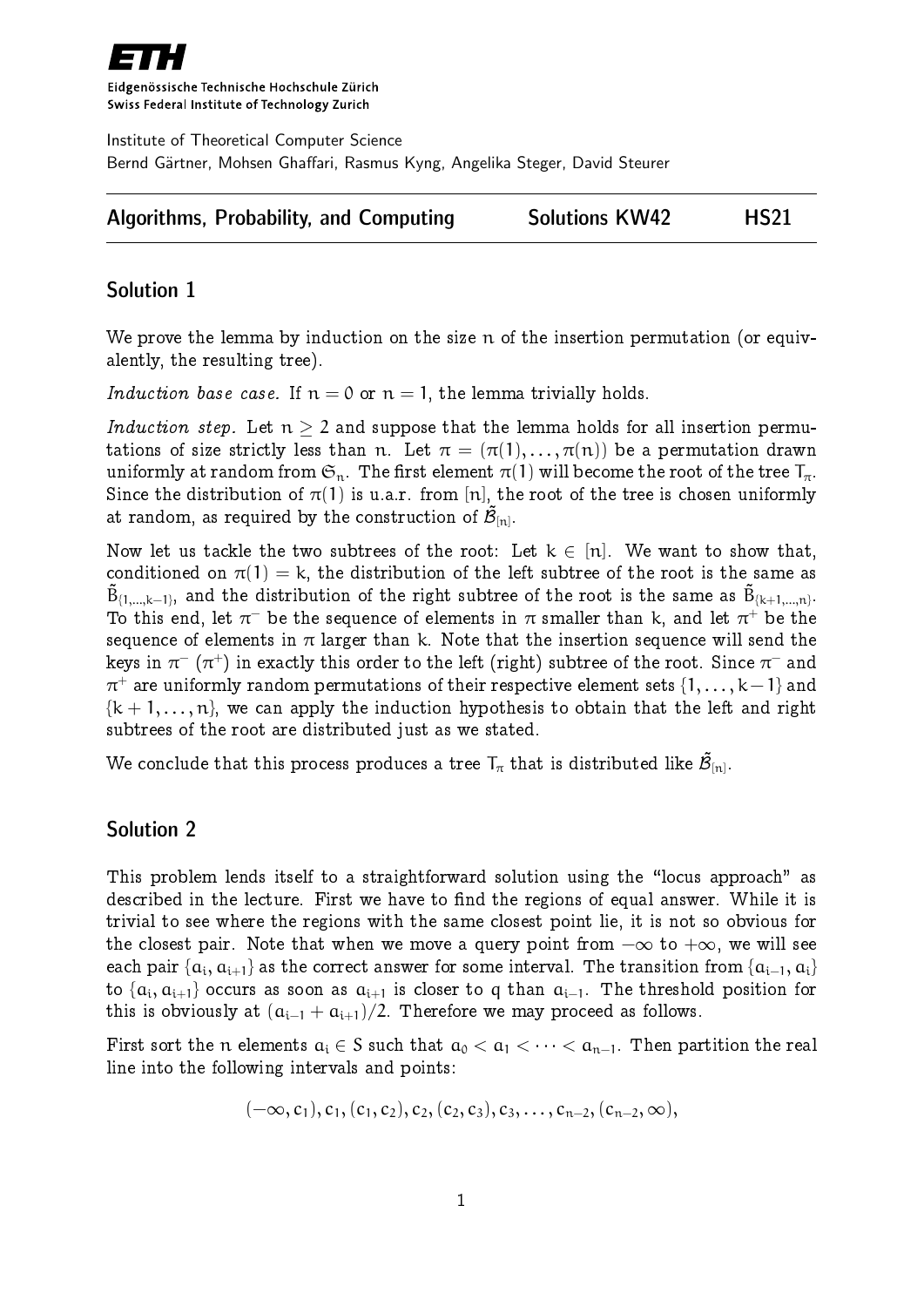where  $\mathsf{c}_\mathfrak{i}\coloneqq (\mathfrak{a}_{\mathfrak{i}-1}+\mathfrak{a}_{\mathfrak{i}+1})/2$  for every  $\mathfrak{i}\in \{1..n{-}2\}$ . The next picture schematically shows the construction.



Each interval is associated with a nearest neighbor pair. At the points  $\mathbf{c}_{\textit{i}},$  there are two possible pairs and the way the task is described, the answer for  $c_i = q$  is ambiguous as both  $\{\boldsymbol{\mathfrak{a}}_{\mathfrak{i}-1},\boldsymbol{\mathfrak{a}}_{\mathfrak{i}}\}$  and  $\{\boldsymbol{\mathfrak{a}}_{\mathfrak{i}},\boldsymbol{\mathfrak{a}}_{\mathfrak{i}+1}\}$  fulfill the condition.

Given this data structure and a query point q, a pair of nearest neighbors can be found in  $\mathcal{O}(\log n)$  time. Preprocessing can be done in  $\mathcal{O}(n \log n)$  time by any optimal sorting algorithm and  $\mathcal{O}(n)$  space.

#### Solution 3

Let us first give the proof the exercise asked for. Then we would like to elaborate on the purpose of this exercise.

*Proof.* Observe that  $\ell : y = 2kx - k^2$  is the tangent of the parabola  $g : y = x^2$  at point  $(k, k^2)$ : The slope of line  $\ell$  is 2k which is the derivative of g at position k and  $(k, k^2)$ lies on both,  $\ell$  and  $g$ . Thus  $\mathrm{k} = \mathrm{a_i}$  for any  $\mathrm{i} \in \{0, \ldots, \mathrm{n} - 1\}$  implies that  $(\mathrm{a_i}, \mathrm{a_i^2})$  lies on  $\ell$  and the polygon C. For the other direction let us assume that C intersects  $\ell$  at some point p. Because the parabola is a strictly convex function<sup>[1](#page-1-0)</sup>, g touches C only at the points  $(a_i, a_i^2)$ . Therefore by also using that  $\ell$  is a tangent of g, we get  $\mathsf{p} = (a_i, a_i^2)$  for some  $i \in \{0, ..., n - 1\}.$  $\Box$ 

This exercise showcases a way to prove a lower complexity bound for a geometric problem. Such so-called *negative results* ("there is no algorithm better than...") are often very hard to prove because the argument has to go over all possible algorithms, a family of objects so complex that we are today hardly able to understand it. In the present

 $\lambda f(x_1) + (1 - \lambda)f(x_2) < f(\lambda x_1 + (1 - \lambda)x_2)$ .

<span id="page-1-0"></span><sup>&</sup>lt;sup>1</sup>Recall: a function  $f: \mathbf{R} \to \mathbf{R}$  is strictly convex iff  $\forall \lambda \in (0, 1), \forall x_1, x_2 \in \mathbf{R}, x_1 \neq x_2$ ,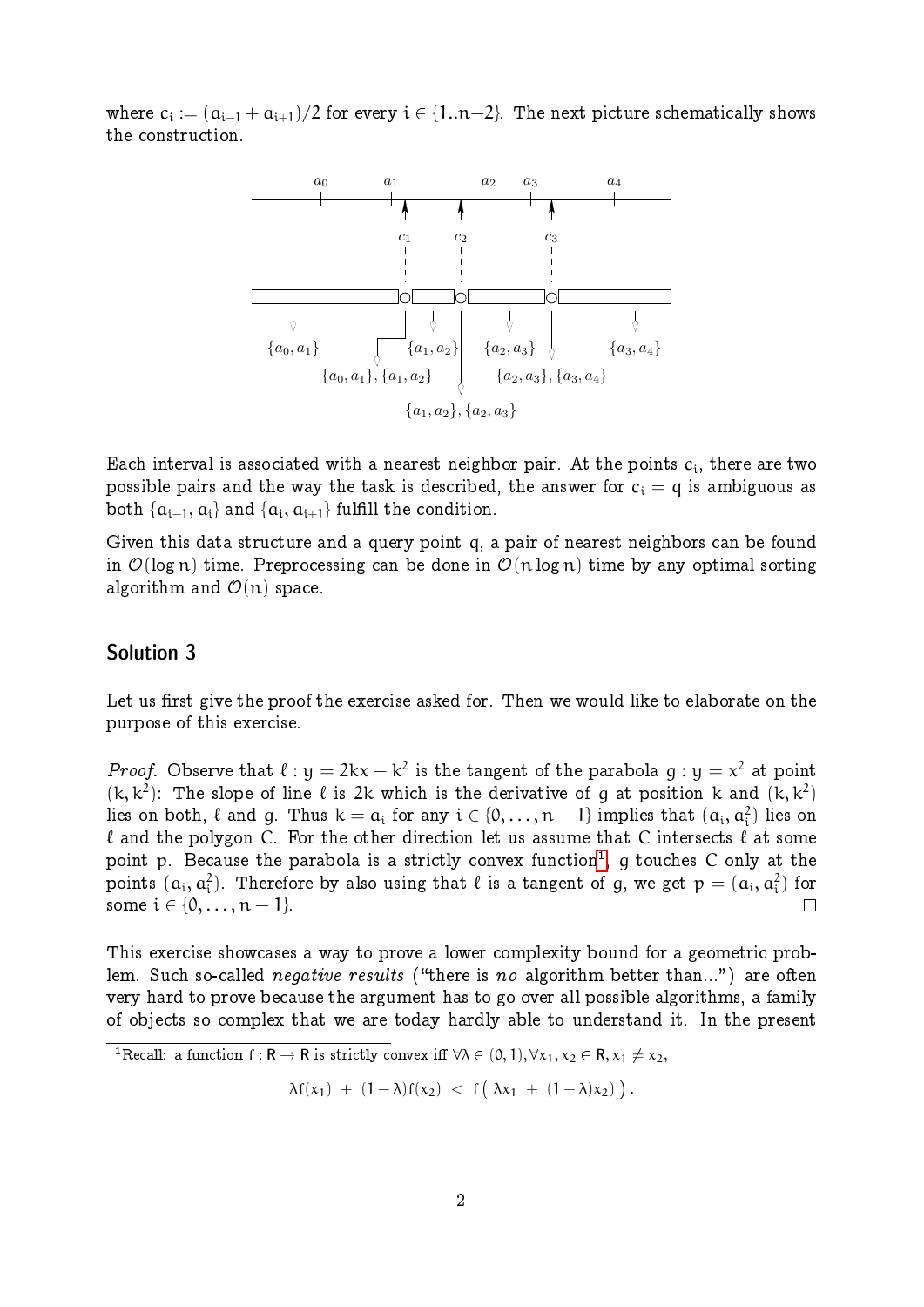case, the above geometric considerations show that deciding whether a (query) line hits a (preprocessed) convex polygon consisting of n points cannot be any easier than deciding whether a (query) number  $q \in \mathbb{R}$  is contained in a (preprocessed) set of n keys  $S \subset \mathbb{R}$ . Because if that were easier, then we could preprocess the set S of keys by generating the points  $\mathsf{P} \coloneqq \{(\mathsf{x},\mathsf{x}^2)|\mathsf{x}\,\in\,\mathsf{S}\}$ , preprocess them as a polygon and then each time a query  $q \in \mathbb{R}$  is asked, instantiate the line  $l_q : y = 2qx - q^2$  and use the (faster) algorithm to check whether  $l_q$  hits it. Thence if we have a lower bound for the effort needed to answer the query  $q \in S$ , the same bound applies to the polygon and query line problem. So do we have such a lower bound?

You have learnt in your first year already that searching for a key in a set of n keys needs a least  $\Omega(\log n)$  steps, which is also achievable, e.g. through binary search. Searching here means to say for the query number q, which is the next-smallest (or next-largest, or both) key in S. The argument there was the following: Since there are at least  $n + 1$  possible answers the algorithm needs to be able to give, at least  $\lceil \log(n + 1) \rceil$  bits of information have to be acquired to distinguish between them. So if the only thing we can do with the numbers is comparing two of them, we need at least  $\lceil \log(n + 1) \rceil$ comparisons.

Does this now imply together with the exercise that deciding whether a query line hits a polygon needs at least  $\Omega(\log n)$  steps and the algorithm we saw in the lecture is therefore optimal? Not yet really, we have to be extremely careful. Here are two flaws: firstly, we have proved that deciding whether a query line hits a polygon is as difficult as deciding whether a real q is in a set of reals S. That's not the same as *searching*, it is a decision problem. Nobody asks you to say which is the next-smallest or next-largest key in S, you just have to say yes or no. That might be easier than the lower bound we know. Secondly, what was proved in earlier classes was that searching in a set S of comparable keys which you cannot do anything else with but *comparing* them takes  $\Omega(\log n)$  of these comparisons. But here we do not have such a set of keys, we have real numbers. There is more we can do with real numbers than comparing. The computational model we are considering when designing geometric algorithms is usually a model where basic operations like addition, subtraction, multiplication, division and taking roots can be evaluated in constant time. So if we really want to prove that our algorithm is optimal in this powerful model of computation, we have to prove that every algorithm that just decides whether a number  $q \in \mathbb{R}$  is in a preprocessable set S of keys carries out at least  $\Omega(\log n)$  basic arithmetic operations.

Proving this is very cumbersome and would exceed the scope of this course by far. But Michael Ben-Or has done it in [\[1\]](#page-4-0).

Theorem 1 (Ben-Or). Consider a computational model operating on reals by executing the basic operations addition, subtraction, multiplication, division, taking of the square root and comparisons  $\langle \langle , \rangle$  and  $\langle = \rangle$ . Then for any preprocessed set  $S \subset \mathbb{R}$ of size  $|S| = n$ , any algorithm answering for a query  $q \in R$  whether  $q \in S$  needs to carry out in the worst case at least  $\Omega(\log n)$  basic operations.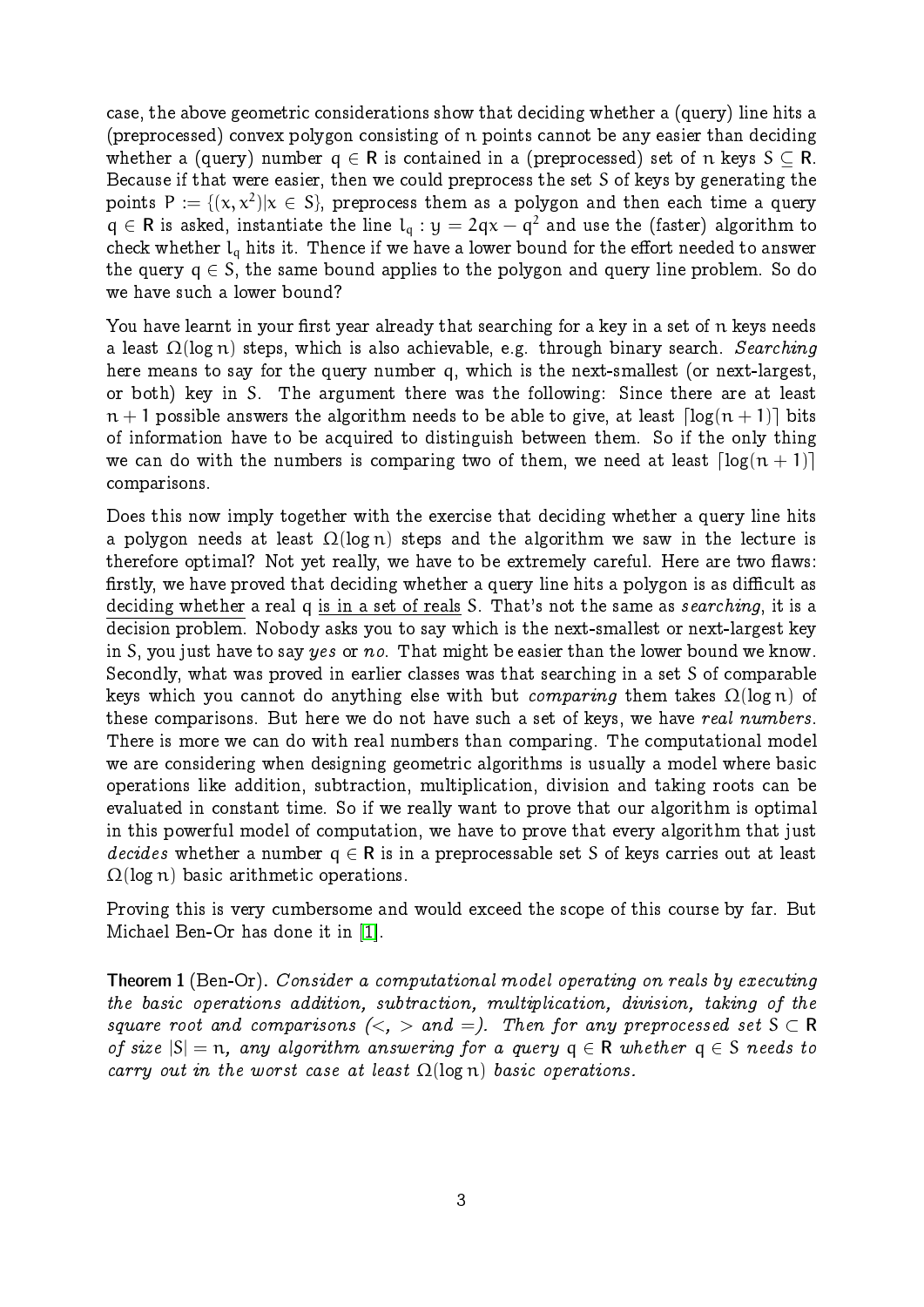Using this, we can infer that our  $O(\log n)$  time algorithm for the line-hitting-polygon problem is in fact best possible. Even though the result turned out as expected, it has to be distinctly understood that this was by no means a priori obvious.

#### Solution 4

The lemma contains a chain of two inequalities:

$$
\sum_{\text{$\nu$ inner node}} |\bar{S}_\nu| \leq 2 \cdot \sum_{\text{$\nu$ inner node}} |S_\nu| \leq 2n^2.
$$

The second inequality is easy to derive: The number  $|S_{\nu}|$  of coordinates for level  $\nu$  can be bounded by the number of edges that belong to level  $\nu$ , and the total number of edges does not exceed  $\mathfrak{n}^2.$ 

So it remains to look at the first inequality. Let us first look at an example, so that we may believe the statement. Below we have depicted a tree to store  $n = 7$  levels: On the left-hand side, the tree for the original sets  $S_{\nu}$ , and on the right-hand side, the tree with the 'enhanced' sets  $\bar{S}_\nu.$  We have annotated the nodes with the number  $(|S_\nu|$  and  $|\bar{S}_{\rm v}|,$  respectively) of x-coordinates stored in that node.



Indeed our example has

$$
\sum_{\text{v inner node}} |\bar{S}_{\nu}| = \left(1 + \frac{1}{2} + \frac{1}{4}\right) (n_1 + n_2 + n_3 + n_4) + \left(1 + \frac{1}{2}\right) (n_5 + n_6) + n_7
$$
  

$$
\leq 2 (n_1 + n_2 + n_3 + n_4 + n_5 + n_6 + n_7)
$$
  

$$
= 2 \cdot \sum_{\text{v inner node}} |S_{\nu}|.
$$

The example suggests that we should group the nodes of the tree by their depth. (We refrain to speak of the `levels' of the tree, because that will almost certainly cause confusion vis-à-vis the levels  $\nu$  of the line arrangement). Thus, let h denote the height of the tree and for  $0 \leq i \leq h$  let

$$
\mathfrak{m}_i := \sum_{\substack{\nu \text{ inner node}\\ \text{at depth } i}} |S_\nu|, \qquad \qquad \bar{\mathfrak{m}}_i := \sum_{\substack{\nu \text{ inner node}\\ \text{at depth } i}} |\bar{S}_\nu|.
$$